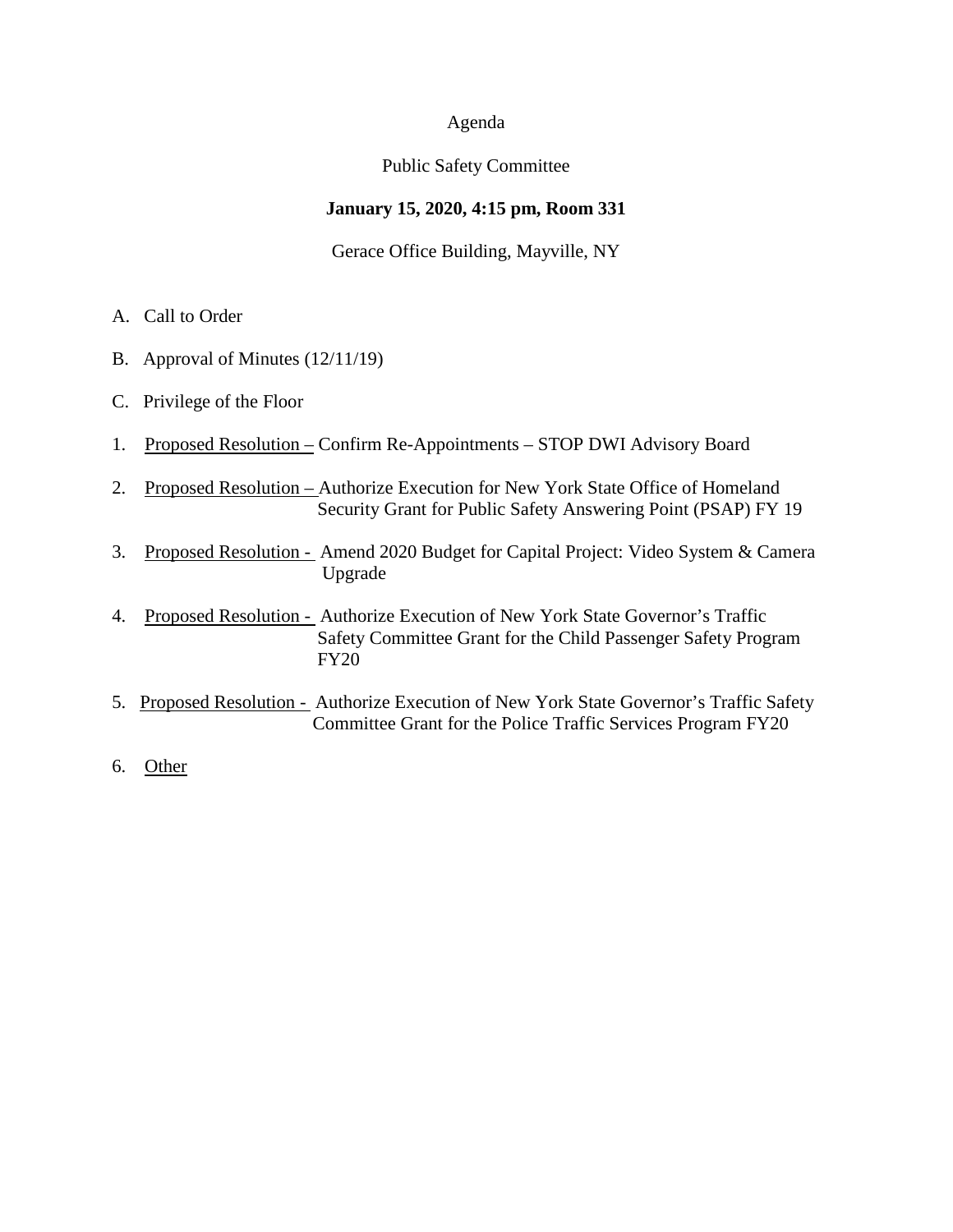# **TITLE:** Confirm Re-Appointments – STOP DWI Advisory Board

**BY:** Public Safety Committee:

**AT THE REQUEST OF:** Acting County Executive Stephen M. Abdella:

WHEREAS, Stephen M. Abdella, Acting County Executive, has submitted the following re-appointments for action by the Chautauqua County Legislature; therefore be it

RESOLVED, That the Chautauqua County Legislature does hereby confirm the following re-appointments to the STOP-DWI Advisory Board:

William L. Ohnmeiss Jr. 215 South Work Street Falconer, NY 14733 Term Expires: 7/31/21

Frederick Johnson 8419 West Main Street Westfield, NY 14787 Term Expires: 7/31/22

**\_\_\_\_\_\_\_\_\_\_\_\_\_APPROVED \_\_\_\_\_\_\_\_\_\_\_\_\_VETOES (VETO MESSAGE ATTACHED)**

**\_\_\_\_\_\_\_\_\_\_\_\_\_\_\_\_\_\_\_\_\_\_\_\_\_\_\_\_\_\_\_\_\_\_\_\_ \_\_\_\_\_\_\_\_\_\_\_\_\_**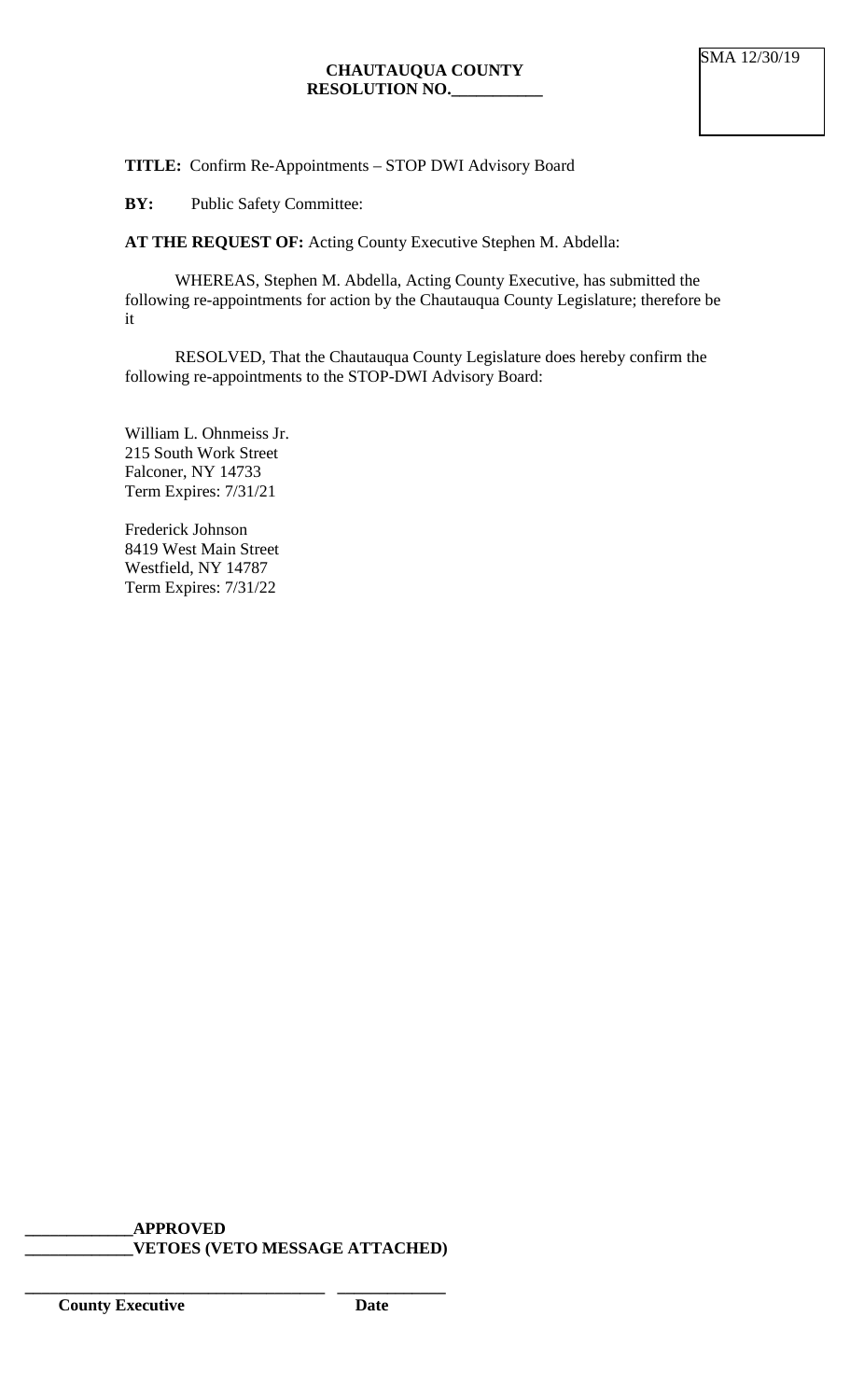#### **CHAUTAUQUA COUNTY RESOLUTION NO. \_\_\_\_\_\_\_\_\_\_\_\_**

**TITLE:** Authorize Execution for New York State Office of Homeland Security Grant for Public Safety Answering Point (PSAP) FY19

**BY:** Public Safety and Audit & Control Committees:

**AT THE REQUEST OF:** County Executive Paul M. Wendel, Jr.:

WHEREAS, the Chautauqua County Sheriff received notice the State of New York Office of Homeland Security approved the application submitted to the Office of Homeland Security and Emergency Services Program Grant for the further implementation of the Public Safety Answering Point (PSAP); and

WHEREAS, the State of New York will provide funding in the amount of \$150,967.00 with no local matching funds required for the contract period from January 1, 2020 to December 31, 2020; and

WHEREAS, revenue from this grant is included in the 2020 Adopted Budget, but the budget needs to be reduced to reflect the actual grant revenue; now therefore be it

RESOLVED, That the Chautauqua County Executive is authorized to execute the appropriate agreement with the New York State Office Homeland Security; and be it also

RESOLVED, That the A Fund Balance is appropriated as follows:

INCREASE THE USE OF FUND BALANCE: A.----.----.917.0000 Unassigned Fund Balance—Unassigned Fund Balance \$23,386

;and be it further

RESOLVED, That the Director of Finance is hereby authorized and directed to make the following changes to the 2020 Adopted Budget:

DECREASE REVENUE ACCOUNT: A.3020.DISP.R338.9002 NYS Aid--Oth Publ Safty: Dispatch Grant \$23,386

## **\_\_\_\_\_\_\_\_\_\_\_\_\_APPROVED \_\_\_\_\_\_\_\_\_\_\_\_\_VETOES (VETO MESSAGE ATTACHED)**

**\_\_\_\_\_\_\_\_\_\_\_\_\_\_\_\_\_\_\_\_\_\_\_\_\_\_\_\_\_\_\_\_\_\_\_\_ \_\_\_\_\_\_\_\_\_\_\_\_\_**

**County Executive Date**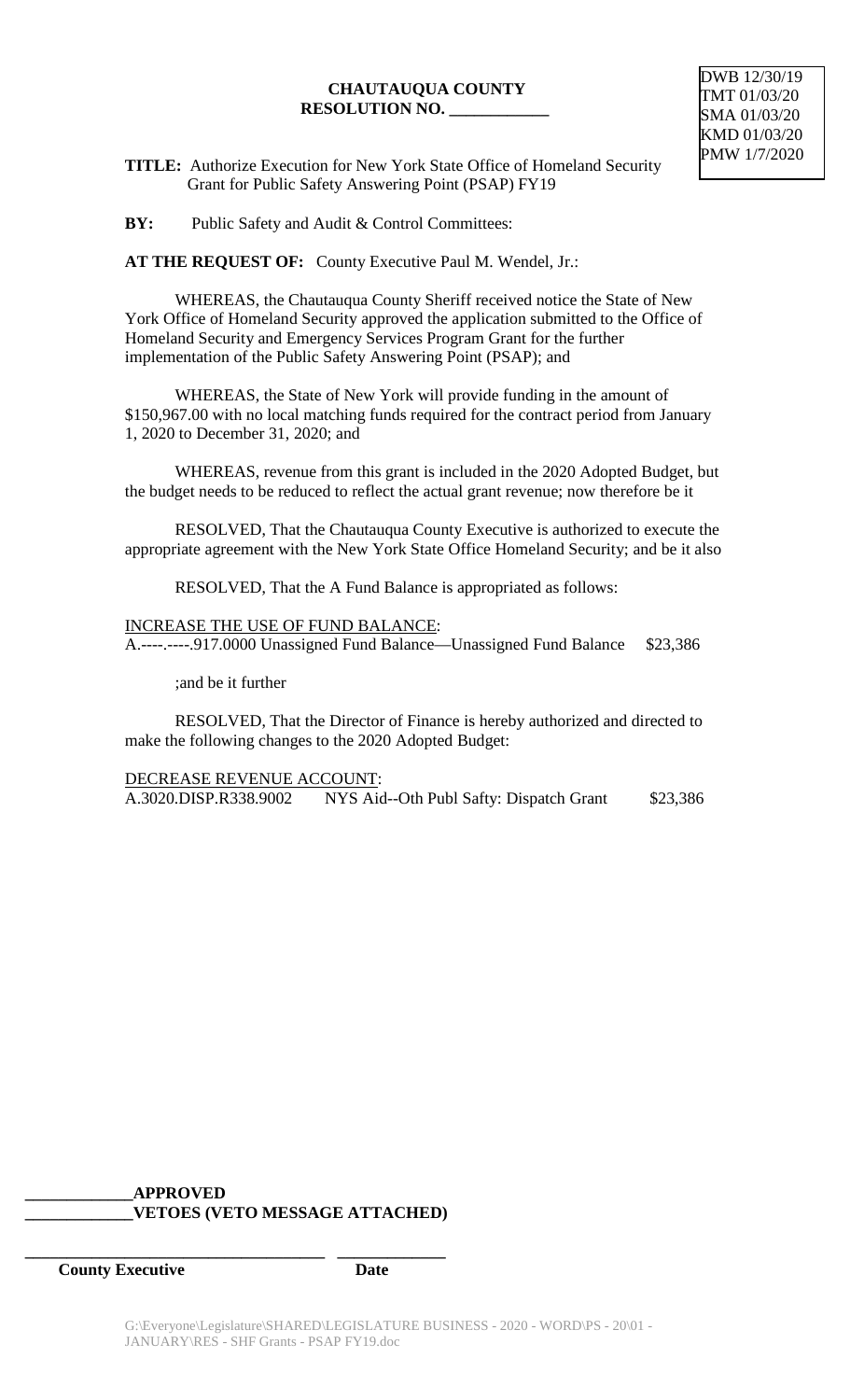#### **CHAUTAUQUA COUNTY RESOLUTION NO.\_\_\_\_\_\_\_\_\_\_\_\_\_**

**TITLE:** Amend 2020 Budget for Capital Project: Video System & Camera Upgrade

**BY:** Public Safety and Audit & Control Committees:

**AT THE REQUEST OF:** County Executive Paul M. Wendel, Jr.:

WHEREAS, the County established a capital project for Video System and Camera Upgrades in 2018; and

WHEREAS, the total project expenses will exceed initial budgetary estimates due to additional installation requirements, and

WHEREAS, the Roof Replacement Capital Project has a surplus; therefore be it

RESOLVED, That the Director of Finance is hereby authorized and directed to make the following changes to the 2020 Adopted Budget:

| INCREASE CAPITAL REVENUE ACCOUNT:       |                                                                |          |  |
|-----------------------------------------|----------------------------------------------------------------|----------|--|
|                                         | H.3110.06001.R503.1000 Interfund Transfer – Interfund Transfer | \$30,000 |  |
|                                         |                                                                |          |  |
| INCREASE CAPITAL APPROPRIATION ACCOUNT: |                                                                |          |  |
| H.3110.06001.4                          | Contractual—Video Sys & Camera Upgrade                         | \$30,000 |  |
|                                         |                                                                |          |  |
| DECREASE CAPITAL REVENUE ACCOUNT:       |                                                                |          |  |
|                                         | H.3110.06003.R503.1000 Interfund Transfer – Interfund Transfer | \$30,000 |  |
|                                         |                                                                |          |  |
| DECREASE CAPITAL APPROPRIATION ACCOUNT: |                                                                |          |  |
| H.3110.06003.4                          | Contractual—Roof Replacement                                   | \$30,000 |  |
|                                         |                                                                |          |  |

**\_\_\_\_\_\_\_\_\_\_\_\_\_APPROVED \_\_\_\_\_\_\_\_\_\_\_\_\_VETOES (VETO MESSAGE ATTACHED)**

\_\_\_\_\_\_\_\_\_\_\_\_\_\_\_\_\_\_\_\_\_\_\_\_\_\_\_\_\_\_\_\_\_\_ \_\_\_\_\_\_\_\_\_\_\_\_\_\_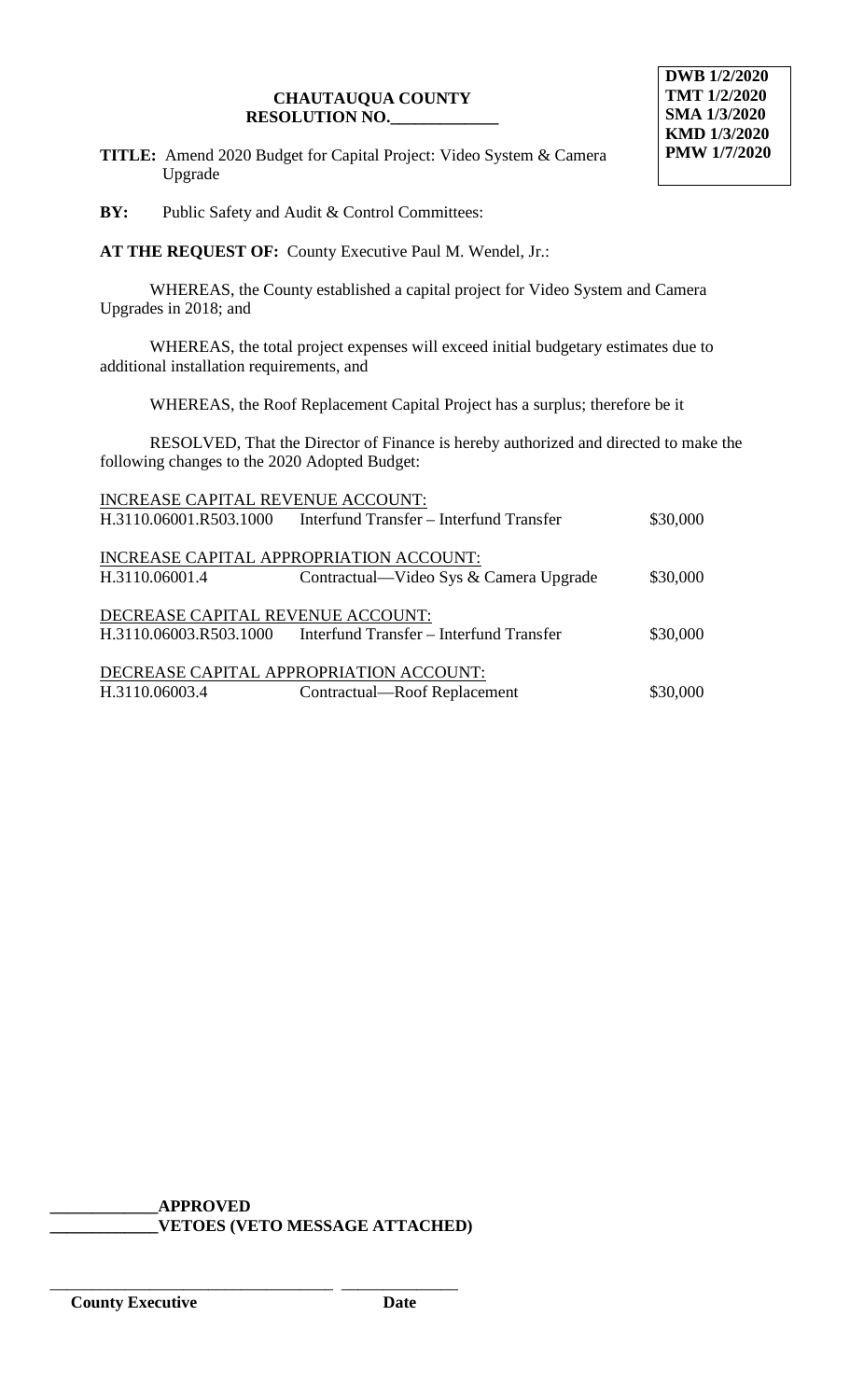## **CHAUTAUQUA COUNTY RESOLUTION NO. \_\_\_\_\_\_\_\_\_**

**TITLE:** Authorize Execution of New York State Governor's Traffic Safety Committee Grant for the Child Passenger Safety Program FY20

**AT THE REQUEST OF:** County Executive Paul M. Wendel, Jr.:

WHEREAS, the Chautauqua County Sheriff received notice the State of New York Governor's Traffic Safety Committee has approved the application submitted for the Highway Safety Program; and

WHEREAS, the State of New York will provide funding in the amount of \$1,050.00 with no local funds required for the contract period from October 1, 2019 to September 30, 2020; and

WHEREAS, the grant funds were not used during the 2019 budget period, and this grant is included in the 2020 Adopted Budget so no budget amendments are necessary; now therefore be it

RESOLVED, The Chautauqua County Executive is authorized to execute the appropriate agreement with the New York State Governor's Traffic Safety Committee.

## **\_\_\_\_\_\_\_\_\_\_\_\_\_APPROVED \_\_\_\_\_\_\_\_\_\_\_\_\_VETOES (VETO MESSAGE ATTACHED)**

**\_\_\_\_\_\_\_\_\_\_\_\_\_\_\_\_\_\_\_\_\_\_\_\_\_\_\_\_\_\_\_\_\_\_\_\_ \_\_\_\_\_\_\_\_\_\_\_\_\_**

*County Executive* Date